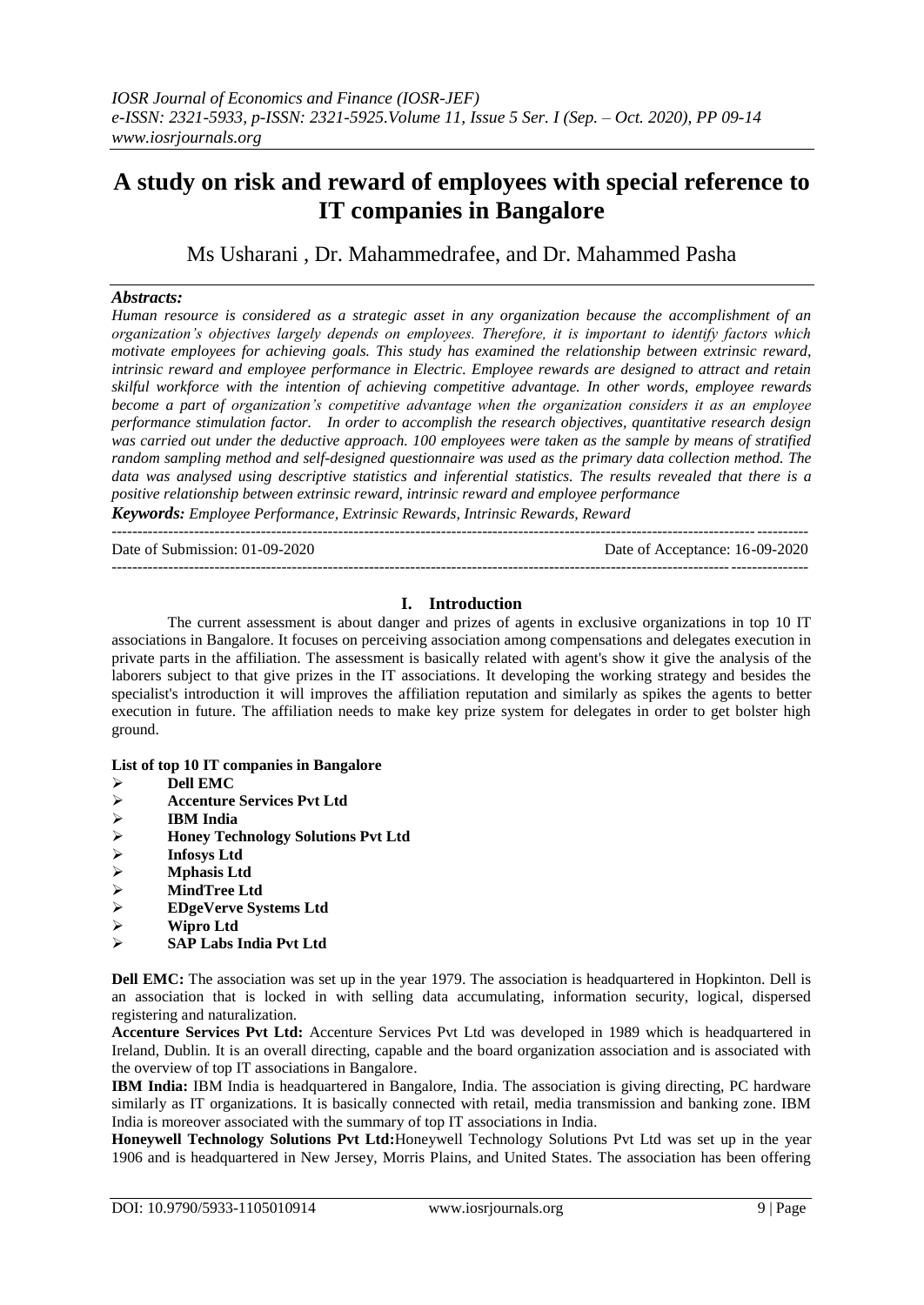distinctive business things similarly as organizations related to planning and flying advantages, the association in like manner offers prosperity, security and essentialness courses of action.

**Mphasis Ltd:** The association was set up in 2000 by Jaron Tans and Jerry Rao. Mphasis Ltd is headquartered in Bangalore and is offering various kinds of help that fuse business advising, IT similarly as re-appropriating organizations. Mphasis Ltd is offering application redistributing, establishment similarly as programming the board organizations.

**Brain Tree Ltd:** Brain Tree Ltd is one of the productive IT guiding and organization association that is headquartered in Bangalore. The association was set up in the year 1999 and is offering the wide extent of organizations including on the web business, compact applications, appropriated processing, automated change, EAI, ERP, and data insightful.

**Edge Verve Systems Ltd:** Edge Verve Systems Ltd is a helper of the most notable IT association in India, I.e., and Infosys. The association is offering organizations related to the improvement of imaginative programming things and is offering a wide extent of organizations including banking, business applications similarly as large business course of action organizations.

**Wipro Ltd:** Wipro Ltd was set up by Azim Premji in the year 1945 and is headquartered in Bangalore. The association is related with IT organizations, mechanized procedure and business directing.

**SAP Labs India Pvt Ltd:** It is additionally remembered for the rundown of top IT organizations as it is offering different administrations that incorporate cloud and information stage, ERP center, system and obtainment, business and client commitment.

# **II. On Overview Of Literatre:**

**Top 10 privately owned businesses in India:** General society consider private with regards to brilliant organizations administrations and legitimate clients cooperation and administrations. The blog gives the little presentation about top 10 organizations that are Dell EMC, Accenture Services Pvt Ltd, IBM India, Honey Technology Solutions Pvt Ltd, Infosys Ltd, Mphasis Ltd, Mind Tree Ltd, Edge Verve Systems Ltd, Wipro Ltd, SAP Labs India Pvt Ltd. It investigate the data like when was organization set up, home office, year of built up, its capacities and activities.

**As indicated by Ifedapo Adeleye, PhD SPHR:** Charles Akoroda, Deputy Director of Central Bank of Nigeria (inNovember2009) Reward frameworks have analyzed under extraordinary examination once more, blamed for encouraging the phenomenal disturbance in the worldwide economy over the most recent two years. Specifically, there has been an across the board agreement that frail hazard the board and corporate administration in the territory of remuneration the executives energize indiscreet conduct and extreme risk‐ taking.

**As per Nadja Zabouj and Nicole Antoniades:** The reason for the prize framework is to add to the described estimation of an association and to persuade and energize activities that are required for an organization's prosperity. For the specialist, the prize should be superior to different choices, and for the association, the result of the workers activity must be superior to the prize (Nilsson and Ovle, 2013). Since each association is extraordinary, the prize framework ought to be adjusted to the particular association (Wilson, 2003).

**As indicated by Tamara Bekefi, Marc J. Epstein and Kristi Yuthas:** Hazard examined, the motor driving business, is imperative to organizations looking for showcase achievement. Dangers are, notwithstanding, regularly thought of just as perils, regardless of the way that they can introduce huge chances and opportunities for authoritative development and new upper hand prompting short-and long haul benefit. Truth be told, hazard and opportunity are a duality—like different sides to a similar coin.

**As indicated by kristo Nikolov Boris Urban (Published: 12 June 2013):** The creator studied conjoint investigation. It invigorates genuine circumstances where it presents and tests different situations as far as mixes of traits and levels of force that impact choices to partake in CE.

# **Objectives of the study**

- To identify the relationship between rewards and employeeperformance.
- To assess the effectiveness of existing rewardsystem
- To make suitable recommendation to make current reward system moreeffective.

# **Scope of the study**

• Study is confined to Dell EMC, Accenture Services Pvt Ltd, IBM India, Honey Technology Solutions Pvt Ltd, Infosys Ltd, Mphasis Ltd, Mind Tree Ltd, Edge Verve Systems Ltd, Wipro Ltd, SAP Labs India Pvt Ltd just in Bangalore

Study of hazard and rewards is constrained to workers as it were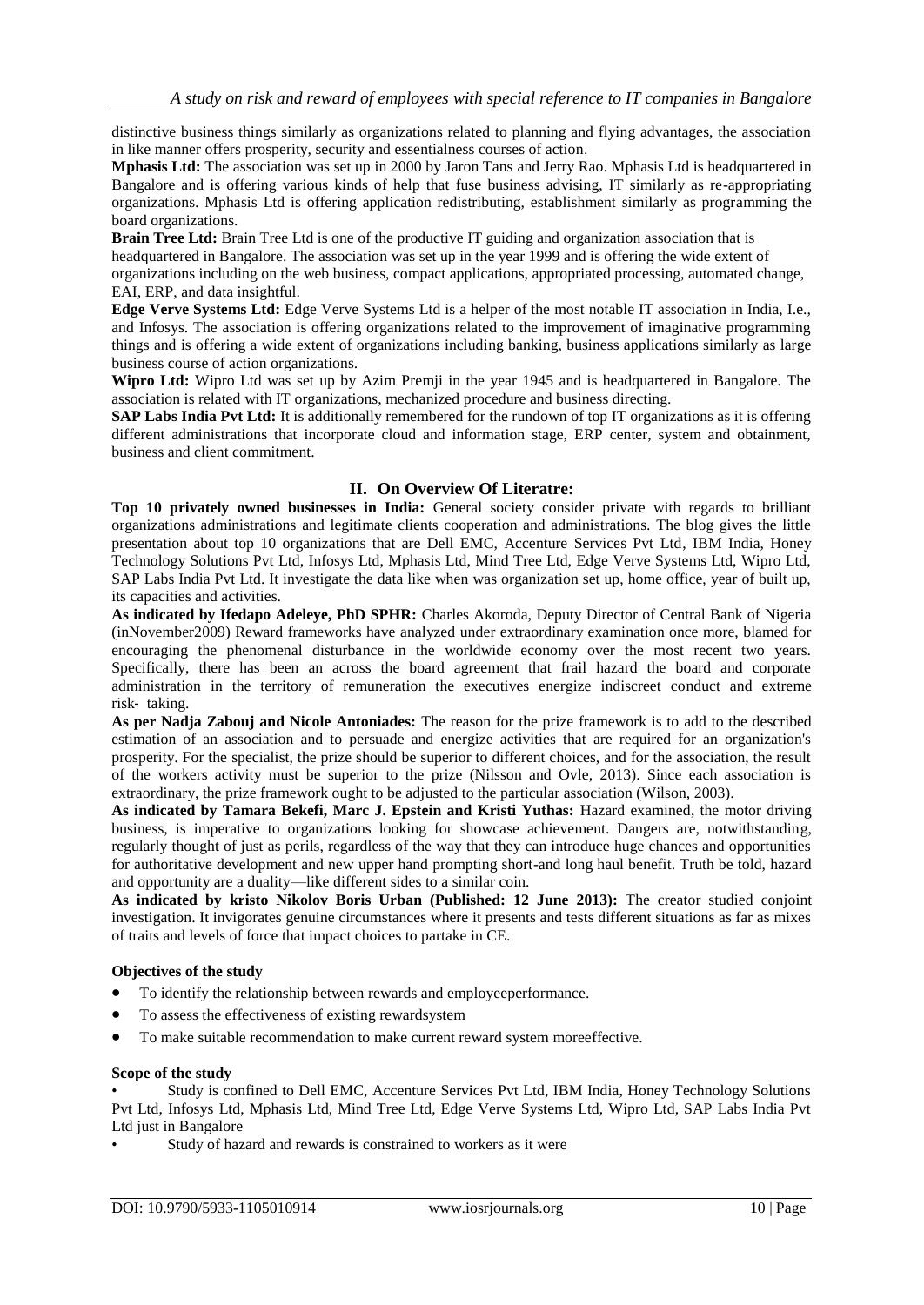# **NEEDS FOR THE STUDY**

This study focused on identifying relationship between rewards and employee performance in a private sector organization. There are many empirical studies have been conducted researches on reward system and employee performance. Based on their findings they concluded that reward system helps to increase employee performance by enhancing employee skills, knowledge and abilities in order to achieve organizational objectives. As mentioned earlier, many researchers have identified that employee rewards directly attach to employee performance. On the other hand if organization fails to reward employees, it will directly affect to decrease employee performance. As empirical studies divulge that an efficient reward system can be a good motivator but an inefficient reward system can lead to demotivate the employees in terms of low productivity, internal conflicts, absenteeism, high turnover, lack of commitment and loyalty, lateness and felling grievances. Therefore organization needs to develop strategic reward system for employees in order to retain competent employees which result to obtain sustainable competitive advantage.

# **DATA AND METHODOLOGIES:**

The test examination relies upon associations recorded in Prague stock exchange. At the present time there are 15 associations in Prague stock exchange and 12 of them are associated with this examination. Six years yearly association reports have been aggregated in order to investigate the association between complete peril the board and companions' display. The data used in this examination are expelled from the spending synopses and notes of the associations from 2009 to 2014. Moreover, feature data of the associations are furthermore included. Associations with divided records have been dismissed from the assessment.

# **EMPERICAL RESULTS:**

|                                            |                                                              | @2Gender       |               |  |
|--------------------------------------------|--------------------------------------------------------------|----------------|---------------|--|
|                                            |                                                              | <b>MALE</b>    | <b>FEMALE</b> |  |
| @7 To which managerial level do you belong | <b>ENTRY</b><br><b>LEVEL</b>                                 | 6              | 17            |  |
|                                            | <b>JUNIOR</b><br><b>LEVEL</b>                                | 5              | 27            |  |
|                                            | <b>MIDDLE</b><br><b>LEVEL</b>                                | 17             | 24            |  |
|                                            | <b>SENIOR</b><br><b>MANGE</b><br><b>MENT</b><br><b>LEVEL</b> | $\overline{4}$ | 3             |  |
| Total                                      |                                                              | 32             | 71            |  |

**Hypothesis**

Ho= There is no significant managerial level on gender.

H1= There is a significant managerial level on gender.

**Chi-Square Tests**

| Value              | Df | Sig.<br>Asymp.<br>$(2 -$<br>sided) |
|--------------------|----|------------------------------------|
|                    |    |                                    |
| 8.121 <sup>a</sup> | 3  | .044                               |
| 8.309              | 3  | .040                               |
|                    |    |                                    |
| 4.624              | 1  | .032                               |
|                    |    |                                    |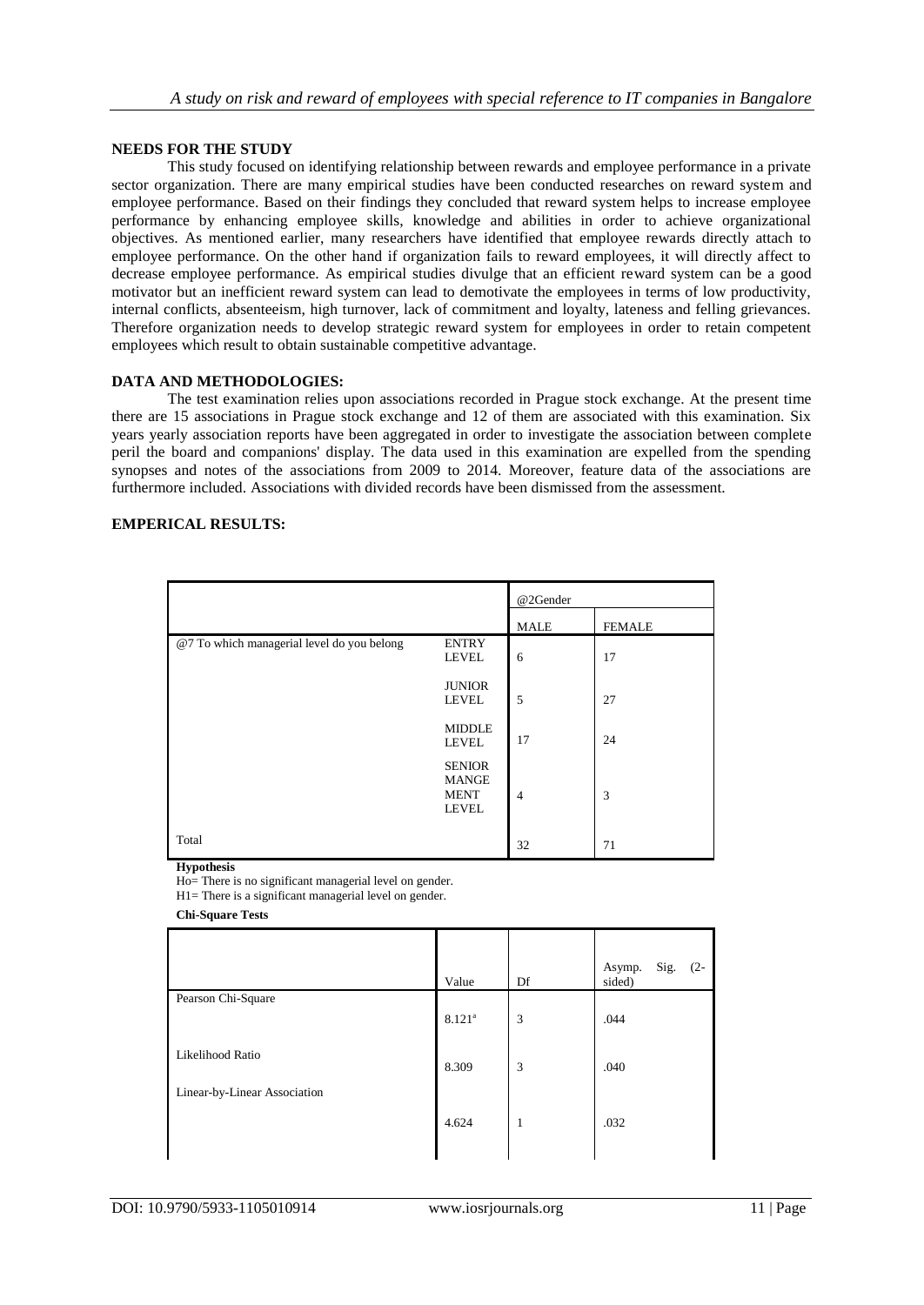| N of Valid Cases | 103 |  |  |
|------------------|-----|--|--|
|------------------|-----|--|--|

#### **Interpretation:**

According to the above table, the P-Value for 0.044 which is less than critical value 0.05, so reject and accept the alternative hypothesis, as that there issignificant relationship between gender to managerial ability.

#### **Symmetric Measures**

|                    |          | Value | Approx. Sig. |
|--------------------|----------|-------|--------------|
| Nominal by Nominal | Phi      | .281  | .044         |
|                    | Cramer's | .281  | .044         |
| N of Valid Cases   |          | 103   |              |

#### **Interpretation:**

For this table is integrated that there is a low degree positive correlation while comparing two variable that is managerial level on gender.

#### **TABLE 2**

# **Crosstab**

# Count

|                                     |                                                    | @3Age          |       |                |                        |       |
|-------------------------------------|----------------------------------------------------|----------------|-------|----------------|------------------------|-------|
|                                     |                                                    | $20 - 25$      | 25-30 | $30-$<br>40    | 40 AND<br><b>ABOVE</b> | Total |
| @7Towhichmanagerialleveldoyoubelong | <b>ENTRY LEVEL</b>                                 | 11             | 8     | $\overline{4}$ | $\theta$               | 23    |
|                                     | <b>JUNIOR LEVEL</b>                                | 7              | 14    | 10             | 1                      | 32    |
|                                     | <b>MIDDLE LEVEL</b>                                | 12             | 17    | 11             | 1                      | 41    |
|                                     | <b>SENIOR</b><br><b>MANAGEMENT</b><br><b>LEVEL</b> | $\overline{2}$ | 3     | 1              | 1                      | 7     |
| Total                               |                                                    | 32             | 42    | 26             | 3                      | 103   |

# **Hypothesis**

Ho= There is no significant relation between the managerial level and age.

H1= There is a relation between the managerial level and age.

#### **Chi-Square Tests**

|       |    | Asymp.         | $\sqrt{2}$ |
|-------|----|----------------|------------|
| Value | Df | Sig.<br>sided) | $\sqrt{2}$ |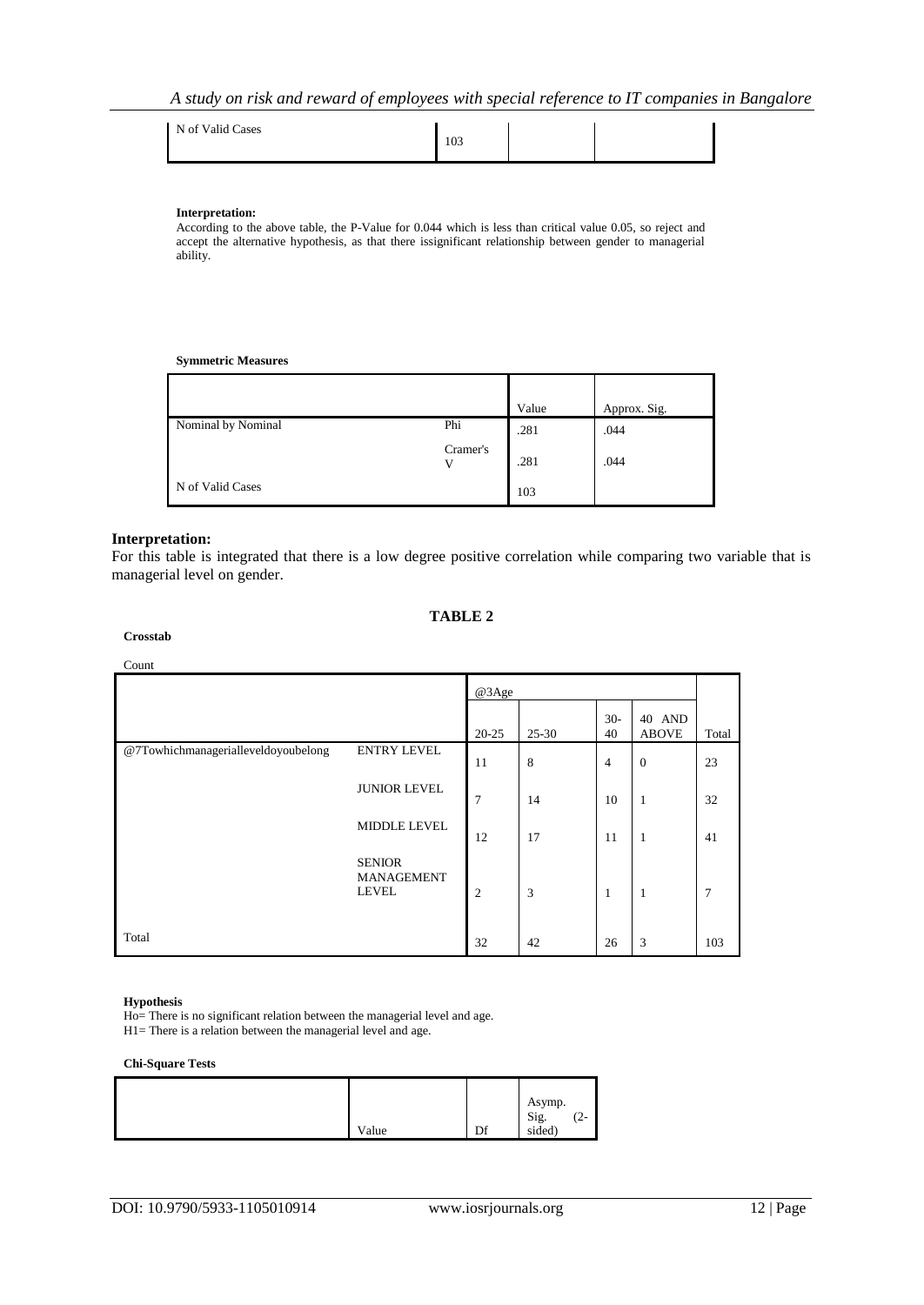| Pearson Chi-Square           |                      |   |      |
|------------------------------|----------------------|---|------|
|                              | $8.499$ <sup>a</sup> | 9 | .485 |
| Likelihood Ratio             | 7.563                | 9 | .579 |
| Linear-by-Linear Association |                      |   |      |
|                              | 1.776                | 1 | .183 |
|                              |                      |   |      |
| N of Valid Cases             | 103                  |   |      |

a. 7 cells (43.8%) have expected count less than 5. The minimum expected count is .20.

#### **Interpretation:**

According to the above table, the P-Value for 0.485 which is less than critical value 0.05, so reject and accept the alternative hypothesis, as that there is significant relationship between age to managerial ability.

#### **Symmetric Measures**

|                    |            | Value | Approx.<br>Sig. |
|--------------------|------------|-------|-----------------|
| Nominal by Nominal | Phi        | .287  | .485            |
|                    | Cramer's V | .166  | .485            |
| N of Valid Cases   |            | 103   |                 |

#### **Interpretation:**

For this table is integrated that there is a low degree positive correlation while comparing two variable that is managerial level on age.

### **III. Conclusion:**

The examination researches the connection between all out hazard the executives and friends execution. The aftereffect of relapse examination appears there is a positive and huge connection between all out hazard the board and friend's execution. Henceforth, the main speculations which expressed as execution and all out hazard the executives have significant and positive relationship ought to be acknowledged. Conventional way to deal with hazard the executives is profoundly focused on guarded side. The cautious methodology showed by constraining the idea and practice of hazard the executives just in shielding the organization from down turn or perils. Organizations need to see hazard the executives from guarded methodology, yet additionally as a key triumphs factor for maintainability of income and improvement in generally speaking execution of the business. The subsequent theory is likewise worthy as the outcome shows positive result in execution in the organizations which have higher interest in scholarly capital.

#### **References**

- [1]. Andersen(2008), "ThePerformanceRelationshipofEffectiveRiskManagement:ExploringtheFirm-
- SpecificInvestmentRationale"Long Range Planning,vol.41.
- [2]. AS/NZS 4360 (2004), "Risk Management Guidelines" From[: http://www.standards.co.nz/: R](http://www.standards.co.nz/)etrieved on 2 October, 2015.
- [3]. Chapman C and Ward S (1997), "Project Risk Management Processes, Techniques and Insights" John Wiley & Sons.<br>[4]. Davenport,E.W.,&Bradley,L.M.(2001), "Enterpriserisk management: Aconsultative Perspective" From: http Davenport,E.W.,&Bradley,L.M.(2001),"Enterpriseriskmanagement:AconsultativePerspective"From[:http://www.casact.com:r](http://www.casact.com/)
- etrievedon October 12,2015.
- [5]. Essinger J, and Rosen J (1991), "Using Technology for Risk Management" Woodhead-Faulkner: England.
- [6]. Gordon, L.A., Loeb, M.P. and Tseng, C.-Y (2009), "Enterprise risk management and firm performance: a contingency perspective" Journal of Accounting and Public Policy 28 (4).
- [7]. Working Paper: University of Mississippi.
- [8]. Jafari, A. Chadegani and Biglari (2011), "Effective risk management and company's performance: Investment in innovations and intellectual capital using behavioral and practical approach" J. Eco. And Int. Fin. Vol.3(15).
- [9]. J.Pezier(2002), "ManagementofOperationalRisk:ControlandMitigation."From[:http://www.dofin.ase.ro:R](http://www.dofin.ase.ro/)etrievedon18Novemb er,2015. L2001J, "TheCROisheretostay"RiskManagement Vol.48(4).
- [10]. Southern China" J. Small Bus. Manage. Vol. 37(1).<br>[11]. WhiteLJandFrameWS(2004), "EmergingCompetitiona
- WhiteLJandFrameWS(2004), "EmergingCompetitionandRisk-TrakinigvdsatFannieMaeandFreddieMac"WorkingpaperNew
- [12]. Armstrong, M. (1993). *Managing reward systems.* Buckingham Philadelphia: Open University Press.
- [13]. Basset-Jones, N. & Lloyd, C.G. (2005) Does Herzberg's motivation theory have staying power? *Journal of management development*, 929-943.